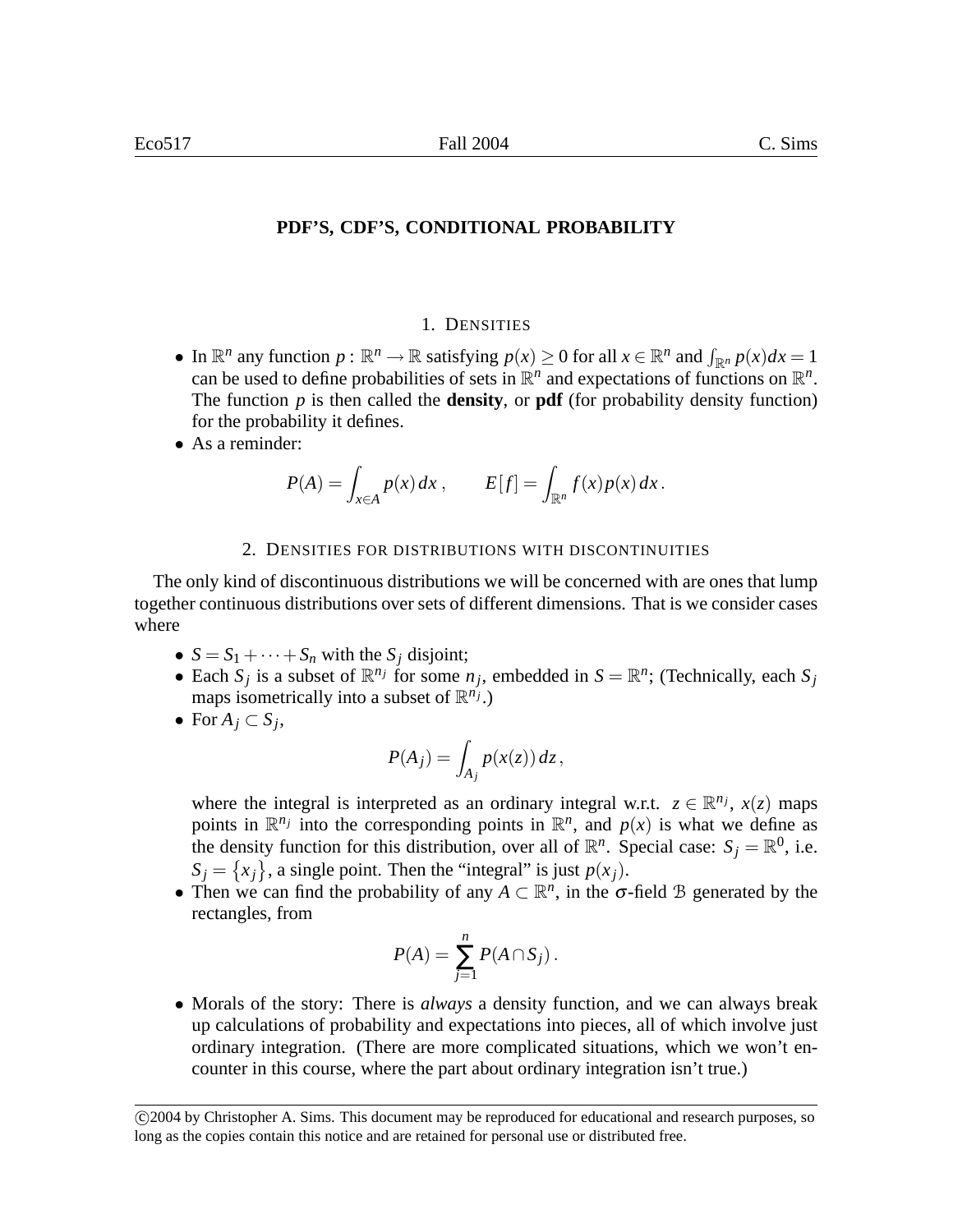### 3. CDF'S

• The cdf (cumulative distribution function) of the *n*-dimensional random vector *X* is defined by

$$
F_X(a) = P[X \le a] = P[X_i \le a_i, i = 1, ..., n].
$$

- Useful to plot, easy to characterize in  $\mathbb{R}^1$ . *F* is a cdf for a univariate random variable if and only if  $F(x) \to 0$  as  $x \to -\infty$ ,  $F(x) \to 1$  as  $x \to \infty$ , and *F* is monotonically increasing.  $P[(a,b]] = F(b) - F(a)$ .
- In 2d, it is not true that any monotonically increasing function that tends to 0 at  $-\infty$ and to 1 at  $+\infty$  is a cdf.
- Additional necessary condition in  $\mathbb{R}^n$  is that *F* imply that all rectangles

 ${x \mid a_1 < x_1 < b_1, \ldots, a_n < x_n < b_n} = r(a,b)$ 

have positive probability. This translates in 2d to

 $F(b_1, b_2) + F(a_1, a_2) - F(a_1, b_2) - F(b_1, a_2) \ge 0$ , all  $a \le b \in \mathbb{R}^n$ .

- Expressing probabilities of rectangles with cdf values becomes more and more messy as *n* increases.
- Sufficient conditions, in addition to the 0 and 1 limits, that an *n* times differentiable function *F* on  $\mathbb{R}^n$  be a cdf:  $\frac{\partial^n F}{\partial x_1} \dots \frac{\partial x_n}{\partial x_n} \geq 0$  everywhere, in which case this partial derivative is the density function.
- cdf's are widely used to characterize and analyze one-dimensional distributions. Higher dimensional cdf's don't turn up often in applied work.

### 4. CONDITIONAL EXPECTATION

Suppose we have a random variable *Y* and a random vector *X*, defined on the same probability space *S*.

- The **conditional expectation** of *Y* given *X* is written as  $E[Y | X]$ .
- It is a function of *X* alone.
- For any continuous, bounded function *g* of *X*,  $E[g(X)Y] = E[g(X)E[Y | X]$ .
- This property *defines* conditional expectation.
- Conditional expectation is unique, except that if  $f(X)$  and  $h(X)$  both satisfy the defining property for  $E[Y | X]$ , it is possible that  $f(X) \neq h(X)$  on a set of X values of probability zero.

# 5. SPECIAL OPTIONAL SLIDE FOR ANYONE WHO KNOWS MEASURE THEORY AND DOUBTS THAT C.E.'S ALWAYS EXIST

- For any random variable *Y* with finite expectation, we can define, by  $\sigma_Y(A) = E[1_A \cdot$ *Y*], a set function on the  $\sigma$ -field  $\mathcal{B}_{Y,X}$  generated by rectangles in *Y*,*X*-space.
- $\sigma_Y$  is continuous w.r.t. the joint probability measure on *Y*,*X* space that is, if  $P[A] = 0$ , then  $\sigma_Y(A) = 0$ . This is clear because  $\sigma_Y$  is by construction a set function whose Radon-Nikodym derivative w.r.t. probability on *X*,*Y* space is *Y*.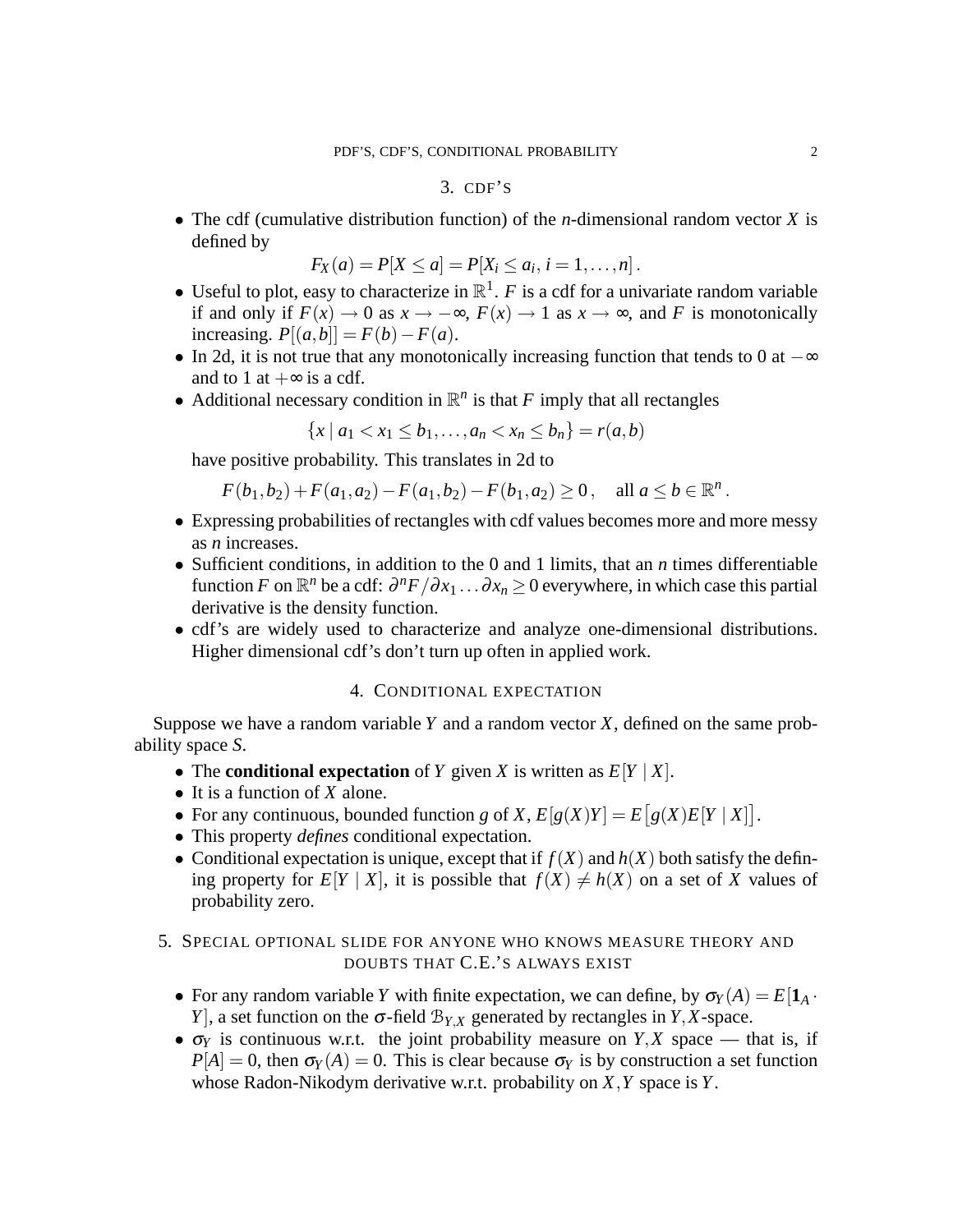- If we restrict  $\sigma_Y$  to  $\mathcal{B}_X$ , the sub- $\sigma$ -field generated by X, is of course still absolutely continuous and has a Radon-Nikodym derivative w.r.t. *P* restricted to this sub-σfield. The only regularity condition necessary for this is that  $\sigma_Y$  restricted to  $\mathcal{B}_X$  is σ-finite, and since *Y* has finite expectation, this is automatic.
- The Radon-Nikodym derivative of  $\sigma_Y$  w.r.t. *P* restricted to  $B_X$  is  $E[Y | X]$ .

# 6. CONDITIONAL PROBABILITY

- $P[A | X] = E[\mathbf{1}_A | X].$
- Interesting question: Is  $P[\cdot | X]$  defined this way a well-behaved probability function on B for every *X*, or at least for a set of *X*'s with probability 1? Too interesting for us. The answer is yes for the situations we will encounter in this course.
- In the standard purely purely continuous case, there is a **conditional pdf**, which can be found from the formula

$$
p(y \mid x) = \frac{p(y, x)}{\int p(y, x) \, dy}.
$$

• In the pure discrete case  $(y_i$  and  $x_j$  each take on only finitely many values on *S*) the corresponding formula is

$$
p(y_i | x_j) = \frac{p(y_i, x_j)}{\sum_k p(y_k, x_i)}.
$$

- The discrete formula is a special case of the continuous one if we use Lebesgue integration in the denominator and use the natural interpretation of what the  $S_j$ 's are for the integral. In the simplest mixed discrete-continuous cases, where the  $S_i$ 's are all isolated points except for one, say  $S_1$ , that is the rest of  $S$ , the integral formula also applies, again with the natural interpretation of what the  $S_j$ 's are when we integrate w.r.t *y*.
- In more complicated situations, though, where the *Sj*'s have positive dimension, the simple density-based formula cannot be relied on. This occurs rarely, so we will not attempt to discuss general rules for generated conditional densities in this case. If you encounter it in research (or, maybe, in a problem set), you can handle it by going back to the defining property of conditional expectation.

# 7. MARGINAL DISTRIBUTIONS

If *X* and *Y* are two random vectors defined on the same probability space and with joint density  $p(x, y)$ , the **marginal pdf** of *X* is  $\pi(x) = \int p(x, y) dy$ . It can be used to determine the probability of any set *A* defined entirely in terms *X*, i.e.

$$
P[A] = \int_A p(x, y) dx dy = \int_A \left( \int p(x, y) dy \right) dx = \int_A \pi(x) dx.
$$

The second equality follows because the restriction of the domain of integration to *A* puts no constraint on *y*, because by assumption *A* is defined entirely in terms of *x*.